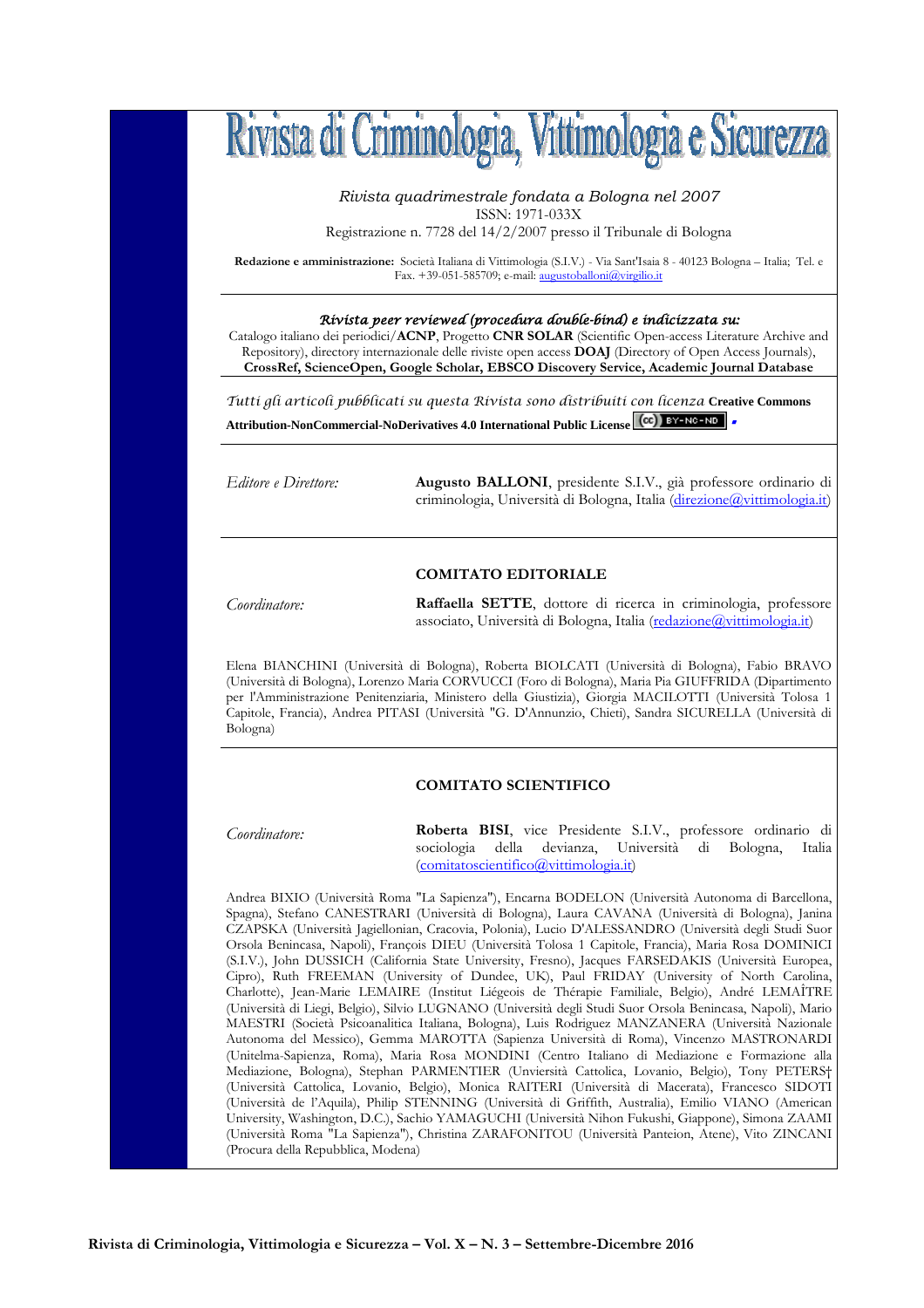# **A research approach to support the empowerment of alternatives to prison**

# **Une approche de recherche pour soutenir le renforcement des mesures alternatives à l'incarcération**

*Emilio Gregori*• , *Marta Distaso*<sup>∗</sup>

### **Riassunto**

Il Progetto Europeo "*Reducing prison population: advanced tools of justice in Europe*" è stato finanziato dalla Commissione Europea al fine di migliorare la conoscenza e lo scambio di misure innovative di pratiche alternative alla detenzione, sia nella fase preprocessuale, sia in quella dell'esecuzione della pena. La progettazione delle linee guida per l'attuazione di alternative alla detenzione in tutti i paesi europei e del pacchetto formativo, indirizzato al personale che lavora nei servizi che si occupano di alternative alla prigione, è stata preceduta da diverse attività di ricerca svolte in sette paesi europei (Italia, Lettonia, Scozia, Francia, Bulgaria, Romania e Germania). Questo articolo descrive la metodologia utilizzata nelle attività di ricerca e la gestione di queste ultime, condotte in diversi paesi e indirizzate ad una popolazione complessa.

#### **Résumé**

Le projet européen « Reducing Prison Population: advanced tools of justice in Europe » a été financé par la Commission Européenne afin d'améliorer la connaissance et d'échanger les approches innovantes de mesures alternatives à l'incarcération, avant comme après le procès. La définition de lignes directrices pour la mise en ɶuvre des alternatives à l'incarcération dans chaque pays européen et du dossier de formation conçu à l'intention du personnel des services offrant des alternatives à la prison, a été précédé par des recherches menées dans sept pays européens (Italie, Lettonie, Écosse, France, Bulgarie, Roumanie et Allemagne). Cet article décrit la méthodologie de recherche utilisée dans ce projet et la gestion des différentes activités menées dans plusieurs pays et ciblées sur une population complexe.

### **Abstract**

The European Project "Reducing prison population: advanced tools of justice in Europe" was funded by the European Commission in order to improve the knowledge and to exchange innovative measures of practices alternative to imprisonment, both in pre and in post-trial phase. The design of the Guidelines for the implementation of alternatives to detention in every European country and of the Training Package targeted to staff working in services providing alternatives to prison setting was preceded by various research activities carried out in seven European countries (Italy, Latvia, Scotland, France, Bulgaria, Romania and Germany). The paper describes the methodology we used in research activities of this project and the management of different research activities, conducted in various countries and targeted to a complex population.

**Key words:** best practices collection; case study; snow ball interviews; marginal hidden population.

# **1. Introduction.**

 $\overline{a}$ 

The activities of "*Reducing prison population: advanced tools of justice in Europe"* was aimed at improving the knowledge and at exchanging innovative measures of practices alternative to imprisonment, both in pre and in post-trial phase. The main objective was to

design the Guidelines for the implementation of alternatives to detention in every European country and a smart Training Package with operative information and good practices targeted to staff

<sup>•</sup> Ricercatore, consulente e formatore senior, è attualmente Direttore Operativo di Synergia Srl. E' docente e collaboratore alla didattica per il corso di Statistica presso l'Università Commerciale L. Bocconi di Milano. ∗

Ricercatrice e formatrice di Synergia Srl.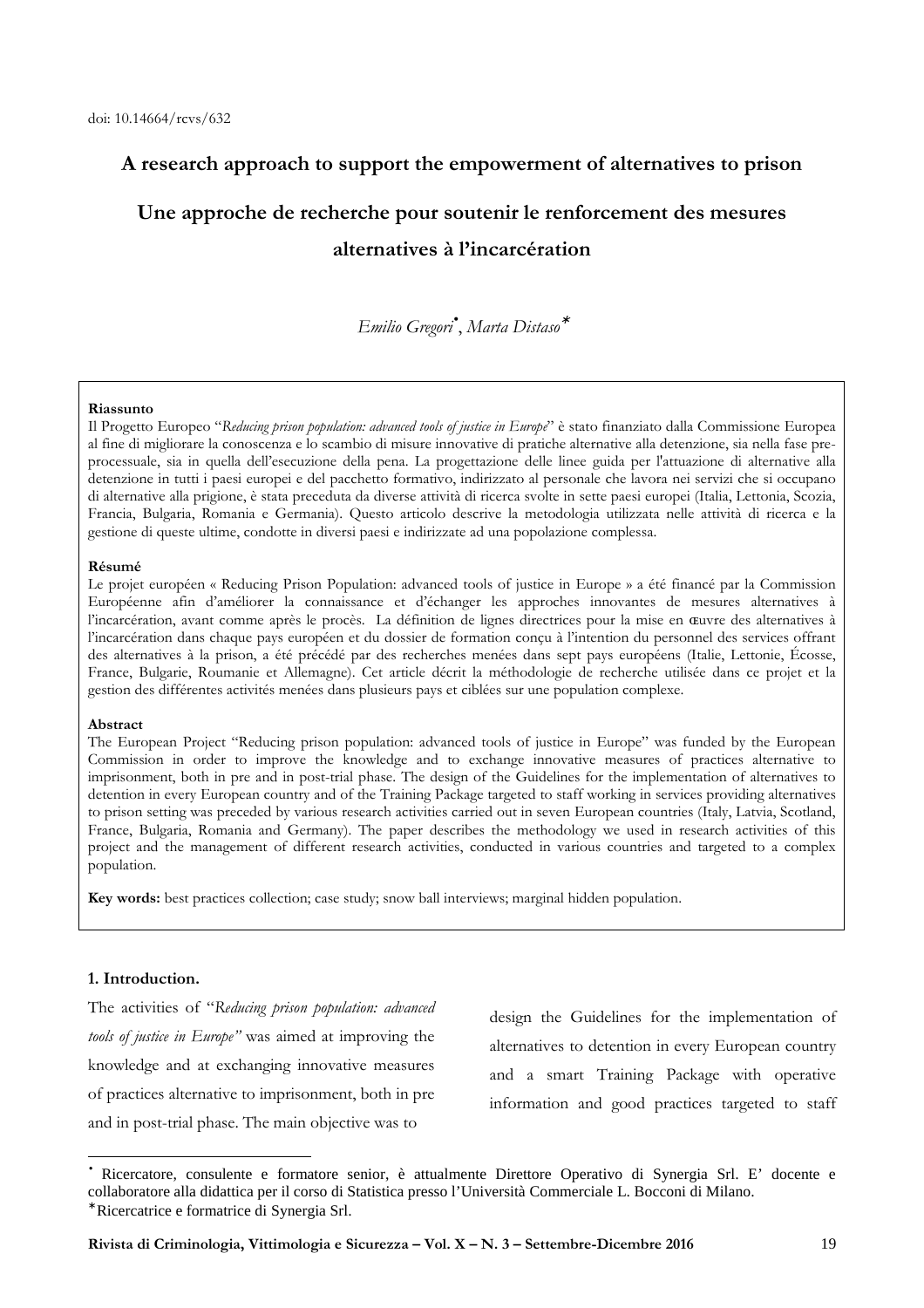working in services providing alternatives to prison setting.

In this paper we will briefly describe the methodology we used in research activities of this project, in order to obtain enough information for the design of the two final products and how we managed the implementation of different research activities, studying a complex target in seven European countries (Italy, Latvia, Scotland, France, Bulgaria, Romania and Germany)

According to the action research approach  $(1)$ , we firstly collected secondary data and scientific literature on the topic, so that it was possible to identify:

- Main focus points to be deepened with the following research activity (interviews to experts;
- Type of actors/experts to be involved in the interviews.

The first steps of activities regarded the collection of information both from scientific literature (in order to enlarge the knowledge on pre and post trial non custodial measures with an update of relevant legislation) and from research activities, in order to collect the existing practices on alternatives to detention in the seven countries involved in the project.

The general approach of the project assumed the mutual learning and the strict cooperation between partners at European and national level as a critical success factor for the implementation of the activities. One of the main key factor of the partnership was the mixed composition of competences and the long-term experience in working on the specific field of alternatives to imprisonment. The methodology used in the development of different work streams focused, first of all, on a careful analysis of scientific literature and legislation both at National and at European level and, secondly, on a recognition of existing practices related to alternatives to imprisonment in the project partners' national contexts and will focus some main dimensions to be further deepened in the case studies on practices selected as the good ones. In this phase, we foresaw the involvement of practitioners, referees of judicial systems, volunteers, social operators and other types of relevant actors working in the field of alternative to prison practices, in order to collect and analyse evaluative opinions on effectiveness, strengths and weaknesses of these practices and all the information needed for the realization of the products. This analysis represented a starting point for the definition of a first draft of the Guidelines and of the Training Package. For the definition of these tools, the partnership took into account the evidence based results of the research phase and then there has been implemented a feasibility study of the Training Package, as well as a transferability study of the Guidelines, in order to finalize the two products.

# **2. The structure of the project and of the workstreams.**

For an appropriate development of the outlined methodology, we foresaw a first work stream in which there have been implemented both the literature analysis and the field research activities, as a preliminary phase in which the partnership collected all the relevant information which represented the basis for the development of the following activities. The second work stream, instead, represented a deepening of practices already detected in work stream 1, in order to highlight tools, professionals and methodologies which was useful to design the Training Package. The third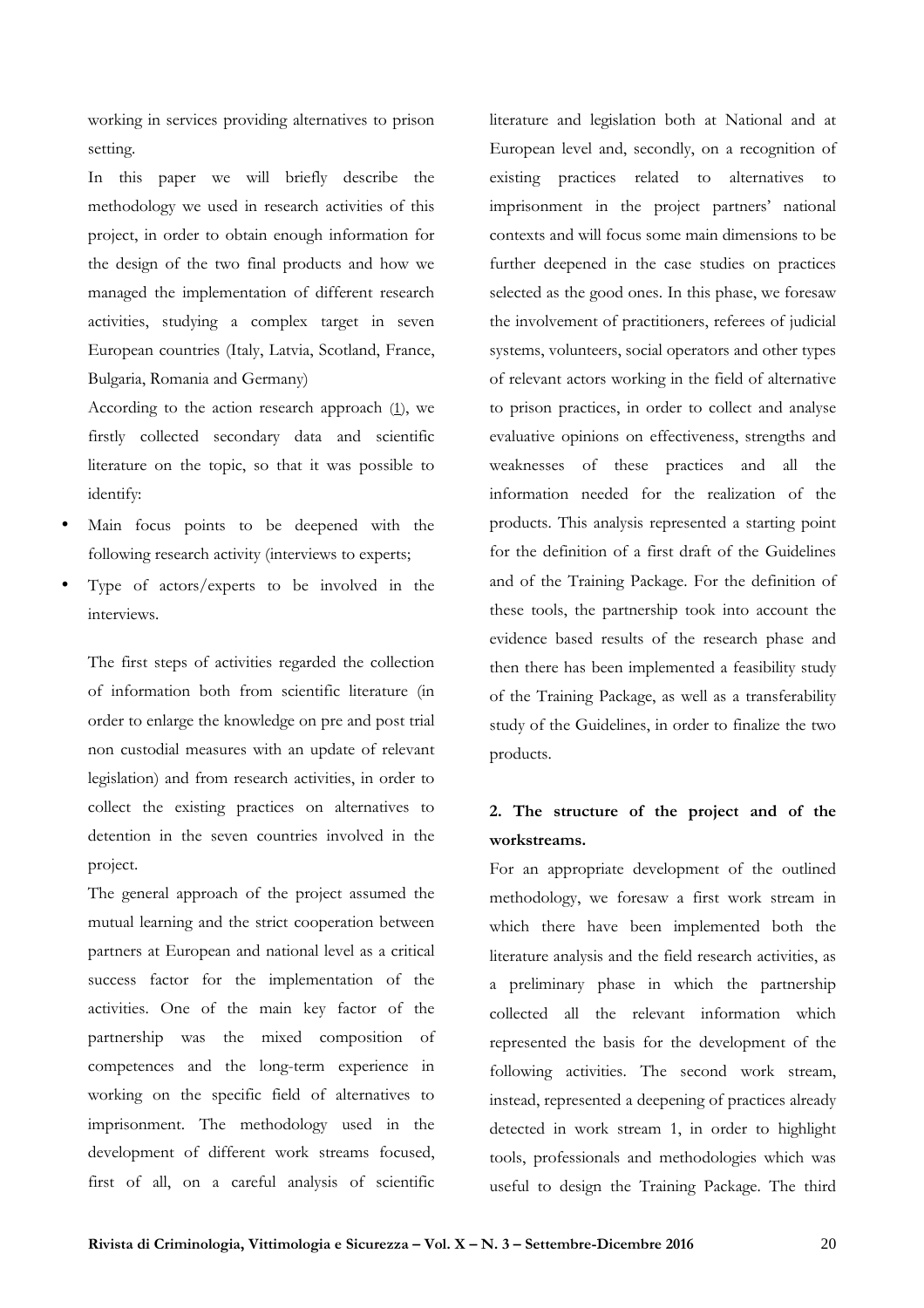work stream was strictly related to the activities carried out so far, and it regarded the realization of the two final products, that is to say the Guidelines for the implementation of alternatives to imprisonment (mainly thanks to the indications coming from literature analysis) and the Training Package targeted to professionals and operators working on the field (mainly thanks to the indications coming from the field research phase and the good practices analysis).

Here following we provide a summary of the operative workstreams of the Reducing Prison Population project regarding the research phase.

1) Workstream 1 – Preliminary research.

The aim of this workstream was to collect data and information both through a literature analysis and through the field research activities in order to:

- enlarge the knowledge on pre and post-trial non custodial measures, with an update of relevant legislation, as well as an analysis of their costs and effectiveness and a specific attention to the effects of these practices on psychological conditions of the victims of the crimes;
- map the existing practices related to pre and posttrial alternatives to detention, mainly through indepth interviews to highlight strengths and weaknesses and to select some indications for the identification of the good practices.

Activities of this workstream were:

- a. Literature analysis on non custodial measures (National and European Level)
- b. In depth interviews
- c. Mapping of practiced on alternatives to detention.
- 2) Workstream 2 Good practices analysis.

This workstream was aimed to collect and get a deep understanding of existing good practices (2) on pre and post trial alternatives to detention in countries involved in the project, in order to share different experiences between project partners as well as to promote a transnational reflection and a debate on methods used in these practices and on results on offenders and victims.

Activities of this workstream were:

- a. Selection and case studies of good practices
- b. Staff exchange to present the good practices collected.

# **3. The research activities of the project.**

# 3.1 The literature analysis (3).

The first research activity, which concerned the analysis of scientific literature on the theme, can be viewed as a preliminary phase, in which the partner International Society of Criminology (FR) carried out a systematic review, as complete as possible, of the theoretical and empirical literature on legislation and regulations about pre and post trial alternative to detention at European Level.

The literature analysis deepened the state of art regarding the alternatives to the prison models and the new methodologies indicated at European level to foster the empowerment and the social inclusion of prisoners, as well as the costs and the effectiveness of these measures.

This first part of desk research foresaw also a recognition of existing practices related to alternatives to detention in the European context and focused some main dimensions to be further deepen in the second part of the research (field research with experienced witnesses). This analysis contributed to the design of the tools for the field research.

During the first online meeting the partnership with International Society of Criminology as leader established a common methodological framework to be used in the national literature analysis. Then,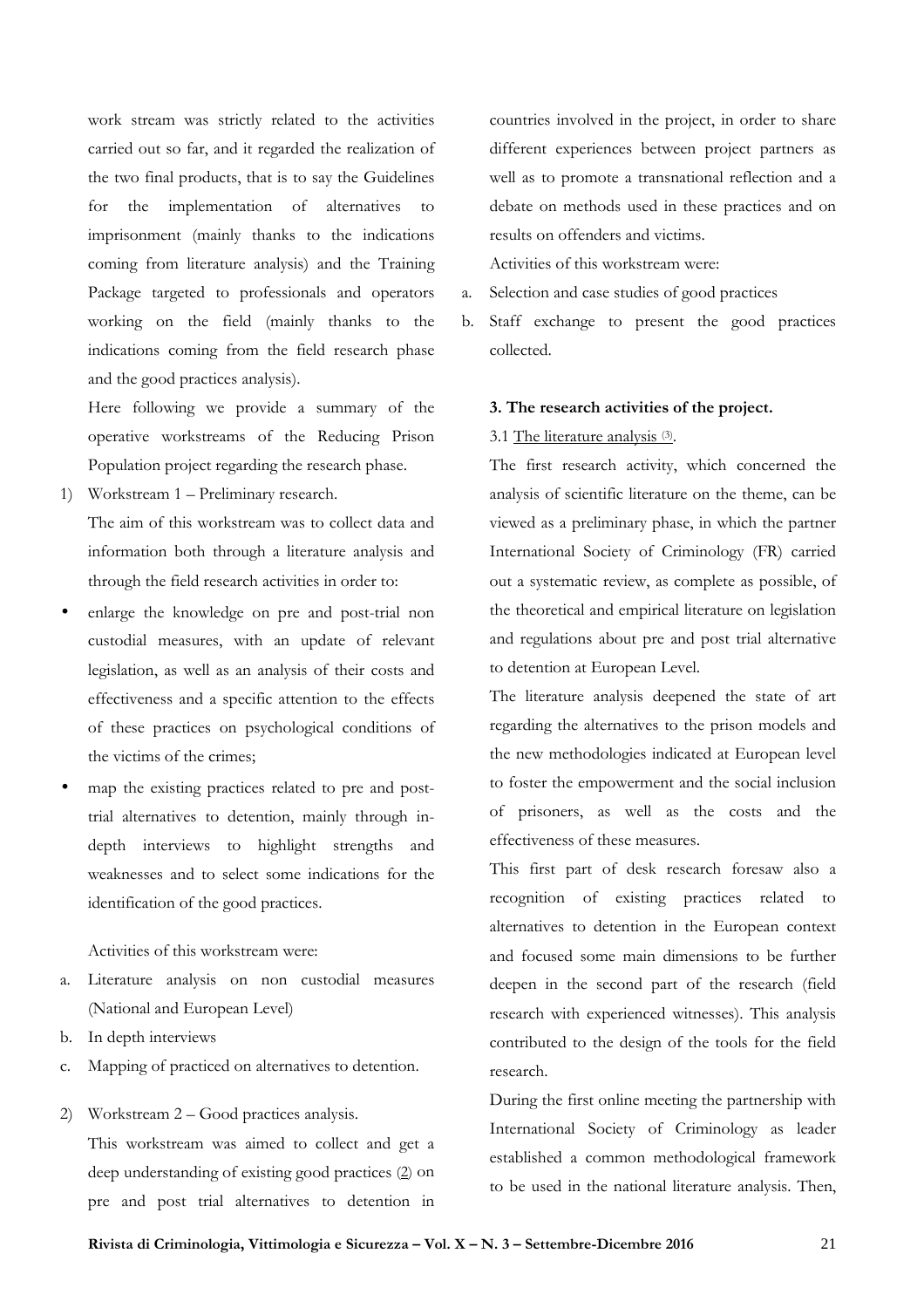the literature analysis at national level has been implemented by the partnership in all the countries involved in the project and the objectives of this activity was mainly two:

- a review of national legislative framework relating of alternative to detention, in order to point out the specific situations in which there is the possibility to apply such kind of sanctions according to national legislation of every country;
- a national recognition about the state of art on studies already carried out in this field and of practices related to pre and post trial alternatives to detention (with a specific attention to the profile of the victim of crime).

The partners made use of all existing sources of information, including:

- a. primary sources, like legislation, case-law, statistics, media clippings, etc., and
- b. secondary sources, e.g. legal and social science academic research and other studies related to the topics discussed.

Partners realized seven national reports and International Society of Criminology produced a comparative analysis, regarding the state of art in every country. These comparative conclusions of the literature analysis were presented to the whole partnership during the first Transnational Meeting in Leuven, 4 months after the beginning of the activities.

# 3.2 Field research activities.

The first transnational meeting was a crucial moment for the development of the whole project: in fact, the results of the literature analysis established a very important basis for the design of the tools to be used during the field research activities. Moreover, the Italian partner Synergia shared with all partnership the methodological framework to follow in the field research and presented its proposal for the draft of interviews, to be discussed and validated during the meeting.

The activity related to the interviews saw the involvement of k-actors working in the field of alternatives to detention, which was in-depth interviewed (4) by partners of Reducing prison population project, in order to deepen the main issues emerged in literature analysis phase.

In particular, the in-depth interviews was aimed to:

- Integrate and further expand the knowledge on different non custodial measures;
- Identify and assess different practices of alternative sanctions;
- Gain useful information and criteria to assess and select the best practices.

Interviews in every country was carried out to five different professionals and experts playing different roles in the criminal justice system. The interviewees have been chosen because of their specific knowledge or expertise on non custodial measures, and belonged to the following categories:

- a. Legislators, legal drafters, law reform commissions and policy makers;
- b. Judges, judicial officers, members of the judiciary;
- c. Lawyers (especially defence lawyers);
- d. Police, law enforcement authorities, prosecuting authorities, prison authorities and probation officers;
- e. Volunteers and members of non-governmental organizations.

Interviews were composed by the following sections:

• Types of alternatives to imprisonment: aimed at exploring what are the alternatives to imprisonment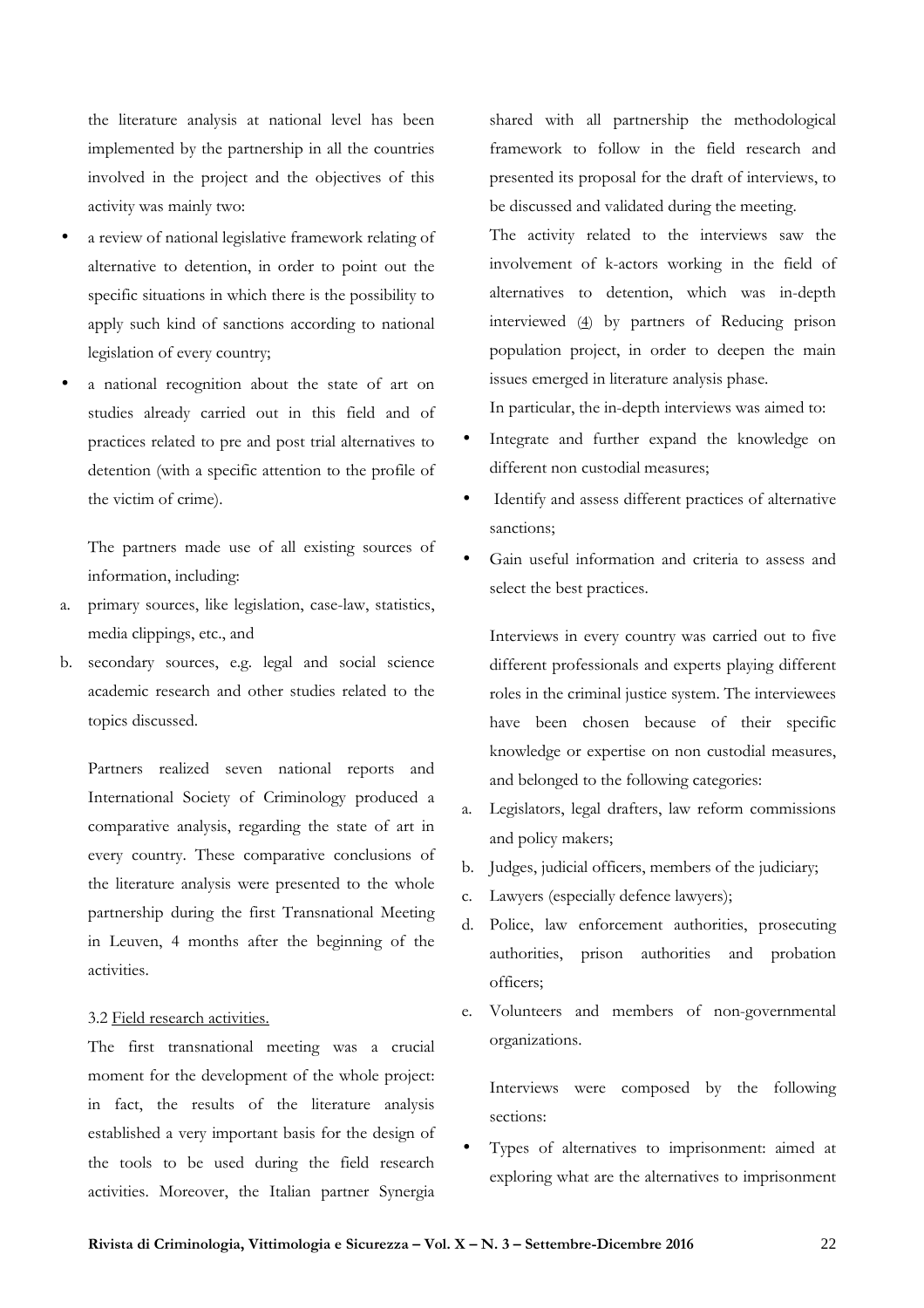and which types are implemented by the judicial system;

- Strenghts and weaknesses of alternatives to imprisonment: aimed at understanding the main strengths and potential limitations of different alternatives to imprisonment and their implementation;
- Identification of the key actors involved: aimed at identifying the main actors involved both in pre and post trial phase and the role they play in implementing alternative sanctions;
- Identification of the feasibility and main conditions to implement alternatives to detention: aimed at identifying which conditions are necessary to implement alternative sanctions and their feasibility;
- Suggestions to identify and evaluate good practices: aimed at collecting information on the criteria to identify good practices related to alternatives to imprisonment.

People interviewed gave to partnership also useful indications on existing practices on alternatives to detention to be included in the mapping activities, as well as some possible criteria to identify good practices among the mapped ones. The "snow ball" technique (5) was recommended, in order to identify both other key informants to be interviewed and good practices to be mapped.

Results of interviews in this way carried out will be collected into 7 national reports (one report per country) and on the basis of these reports Synergia elaborated some comparative conclusions, which was presented during the second Online Meeting (8th month of the project course).

In occasion of first Transnational Meeting in Leuven, Synergia also presented the mapping forms that have been used for the mapping of practices related to alternatives to detention.

The mapping of different practices on alternatives to detention was aimed to:

- Identify services and practices which have already been adopted in different European countries as alternatives to imprisonment;
- Identify the key elements of each practice (target, tools, professionals and services involved, repeatability, etc.);
- Create a wide dataset among which identify the best practices on the subject.

For these reasons, partners of "Reducing Prison Population" project searched and analysed about 10 practices each of alternative measures to detention using a common form. This form included the following dimensions, useful to permit a comparison between practices of different countries and to include them in a common database:

- Type of practice (e.g. status penalties, house arrest, probation and so on);
- Aims and objective;
- Target population;
- Tools and methodologies;
- Services involved:
- Professionals involved;
- Strengths, weaknesses, opportunities and potential threats;
- Innovation:
- Monitoring and assessment;
- Sustainability and transferability.

Synergia collected all the mapping forms and presented some overall considerations in the occasion of the second Online Meeting. That online meeting also represented the occasion for partners to define and share some common criteria for the identification of good practices, also thanks to the indications coming from both literature analysis and k-witnesses interviews.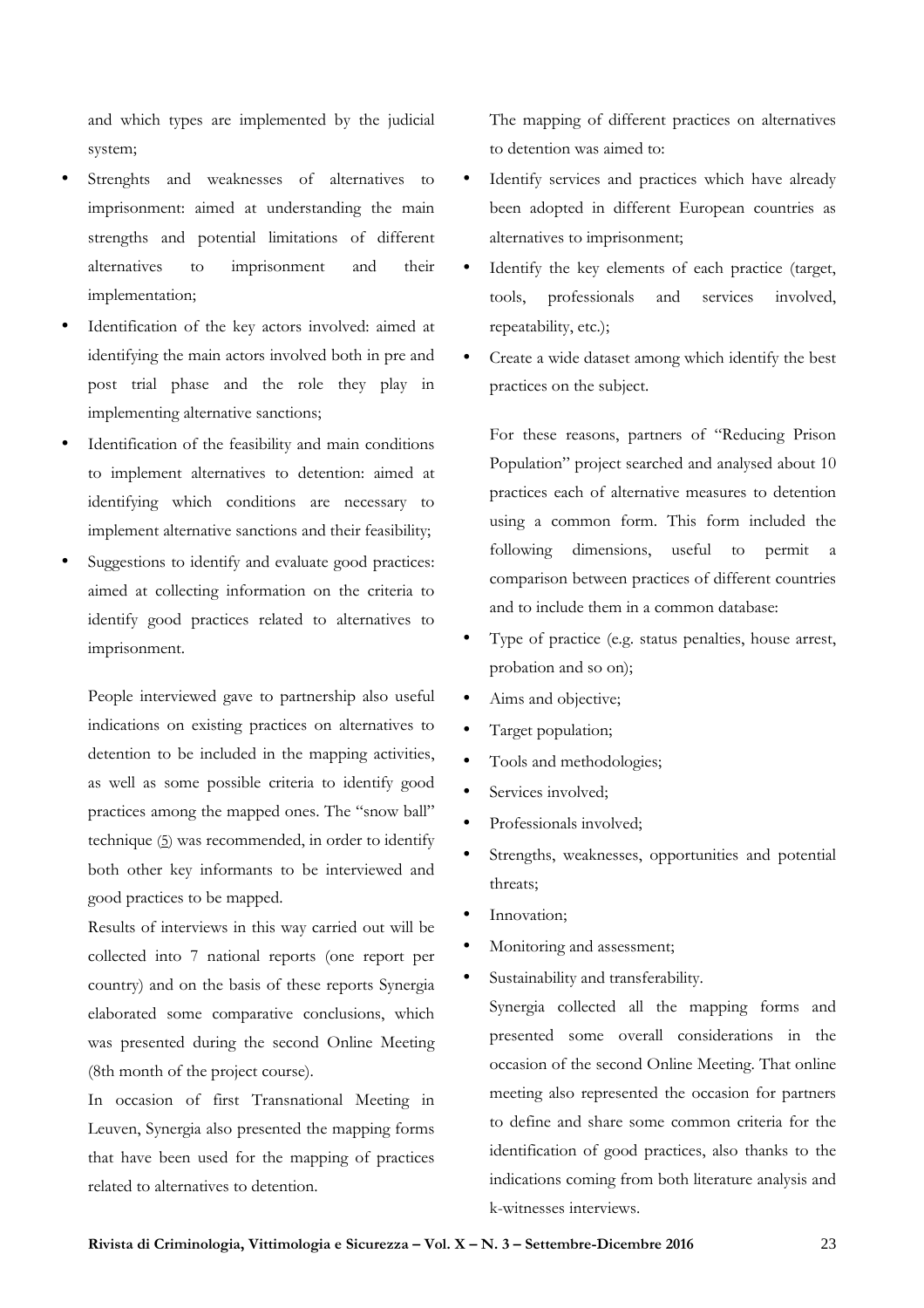3.3 The good practices on alternatives to detention. The workstream 2 of the Reducing Prison Population project, starting with the second Online meeting after the field research phase, foresaw three main activities, that is to say:

- The identification of good practices among the mapped ones, thanks to some shared criteria;
- The analysis of the selected practices, that is to say a careful study of materials, the conduction of interviews to referees of these practices and all the activities necessary to deepen the practices, according to some shared dimensions;
- The staff exchange in Rimini, after 5 months, useful to present the good practices collected and analysed in the different countries. During the staff exchange there has been a debate useful to provide some useful indications for the development of the two main products of the project.

After the online meeting, each national working group made a recognition of all the practices collected in the previous workstream and a selection of the good ones, according to some criteria, as a result of the research. The selection of good practices (three practices per country) contributed to inform the Workstream 3 aimed at developing the Guidelines for implementation of alternatives to detention in European countries and the Training Package targeted to operators and professionals working on services providing alternatives to detention.

Thanks to the analysis of interviews to experts, partnership established the following criteria for the selection of good practices among the mapped ones:

a. It is necessary that each penalty suits the characteristics of the accused and/or the condemned. The choice of the ATD according to its potential positive effects on the person accused/condemned indeed depends on every single case. It is necessary to know: the person, his/her personality (for instance, his/her risks and needs, values and the understanding of what is acceptable within the society), the path that he/she is willing to follow.

- b. Alternatives to detention should be customizable in accordance with the risks and the needs of the offender and must have an impact on the way offender thinks, on one's values and understanding of what is acceptable within the society. In fact, they should have a rehabilitative effect.
- c. Flexible approach that meets the needs of the individual and allows for monitoring, reviewing and, if necessary, changing the order over time according to the progress of the offender.
- d. Trustworthy relationship between the offender and the supervisor: the relationship between the supervisor and the offender should be credible in the eyes of the offender. This relationship should be based on active listening, empathy and understanding of the offender's needs.

Then, partners of reducing Prison Population project implemented the case study analysis through a careful study of interviews to k-referees and of all materials collected. The case study analysis on good practices helped to:

- Get a deep understanding of the good practices' methodologies and strength points;
- Bring enough elements for the discussion in the Staff Exchange in Rimini, in order to promote a mutual learning;
- Underline some focus points for the development of the final products (Guidelines for implementation of alternatives to detention in European countries and the Training Package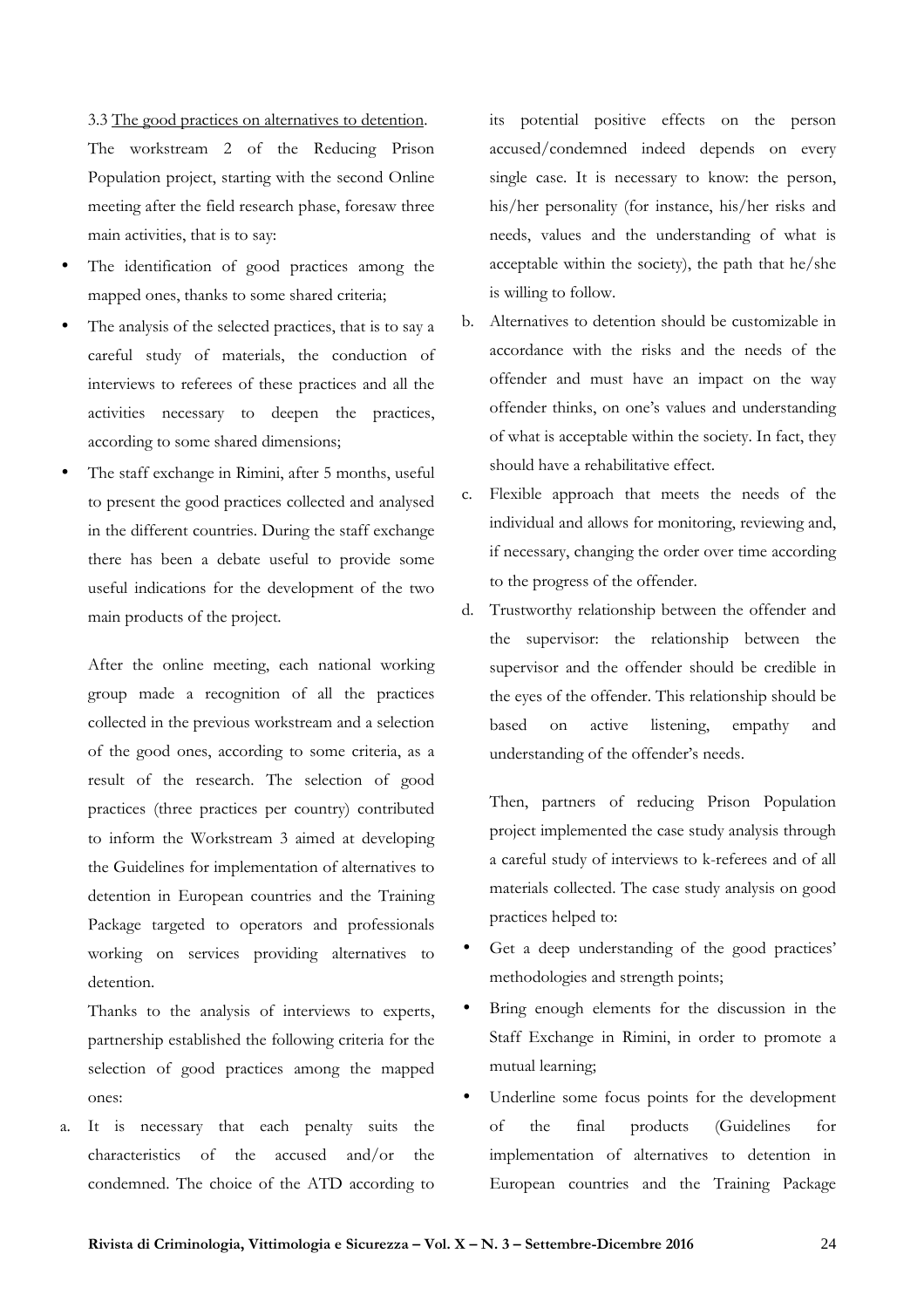targeted to operators and professionals working on services providing alternatives to detention).

For every single practice, partners deepened the following dimensions:

- Why it has been chosen as a good practice (main strength points)?;
- Which are the expected results of the application of the practices (description of the predicted improvement for the offender and for the society)?;
- A brief description of the practice itself (what happens to the offender from the decision of the court to the end of the period, step by step);
- Are the needs and the risks of the offender considered when the alternative is granted and/or when the path that the offender will follow is decided?;
- Detailed description of the actors involved and their role (description of the professionals, of the type of offenders involved, of the public and private organizations involved, of the ways of cooperation);
- Description of the source(s) of financing and clarification on how high are the costs per person (how many persons are reached within a given timeframe);
- Description of the relationship with society and with media (how the communication with civil society and citizenship is managed and if the main outcomes and results are communicated to the outside);
- Description of the follow-up mechanism (monitoring of the offender after the end of the penalty) and of the evaluation of the measure;
- Brief description of each included activity: a. flexibility of the path; b. presence of peer learning

activities, c. involvement of the families of origin; d. work activities; e. training activities; f. other core activities;

• A successful story (brief real story of an offender who experienced this practice from the beginning to the end).

The Staff Exchange (Second Transnational Meeting), held in Rimini during the 13th month of the project course, was the occasion for partners to present the good practices collected in their own country. For this reason and also to promote the mutual learning, also some referees of selected practices were invited to the meeting, in order to bring their own experience and a direct witness.

# **4. Concluding remarks.**

At the end of the meeting, thanks to the results of the analysis of good practices, partners gained some useful indications to be used for the definition of the two main products.

In fact, thanks to the inputs coming from:

- Literature analysis (both at National and European level);
- Interviews to k-witnesses;
- Mapping of practices;
- Analysis of good practices.

It was possible to define contents of both the Training Package, with tools and operative indications for staff working on alternatives to detention and Guidelines on alternatives to imprisonment in Europe. In order to better understand the logic and the methodology used in this project of these working phases, maybe it can be useful to use a diagram to picture them.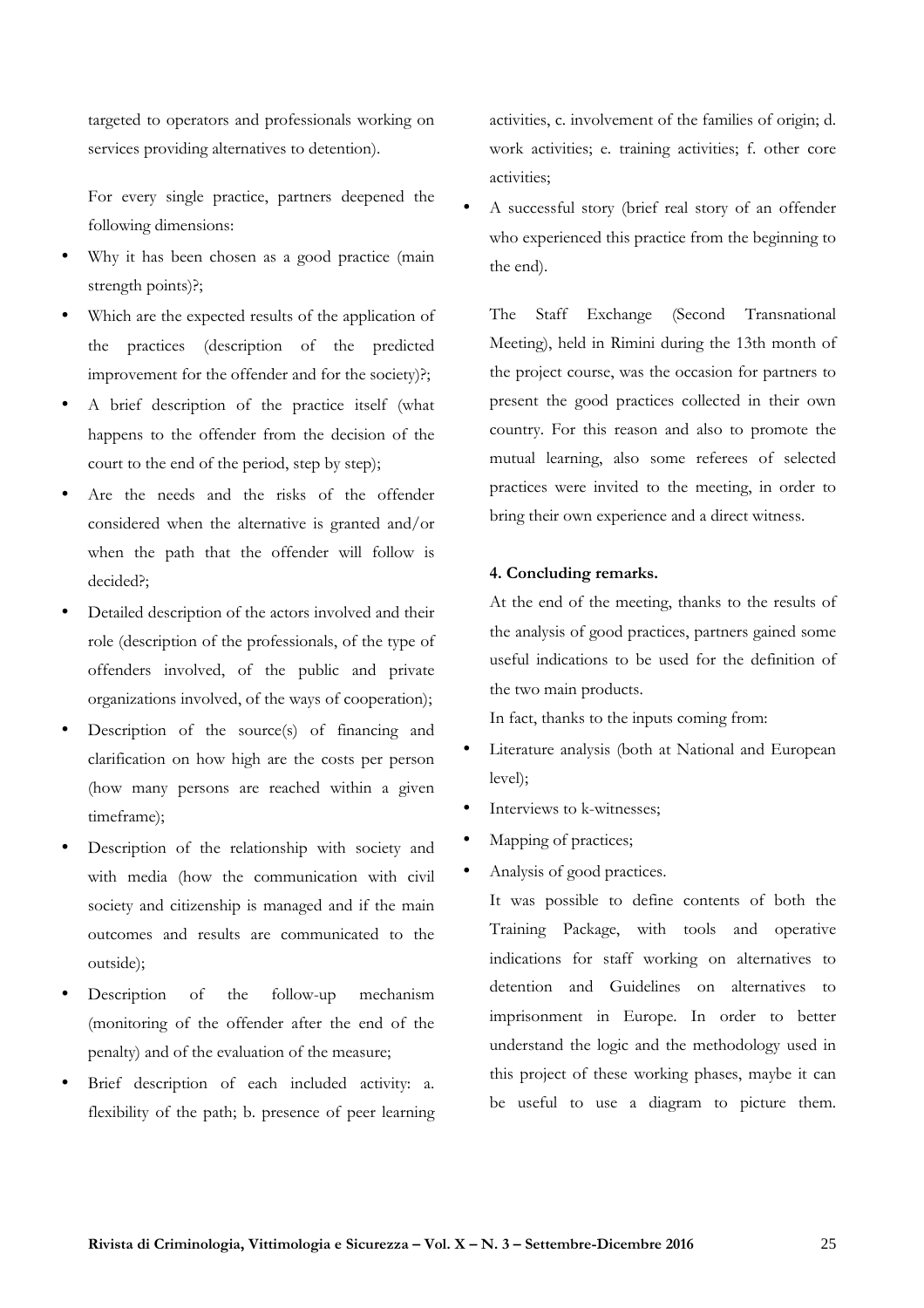

#### Reducing prison population - Logic of the research activities

## **Notes.**

(1). See for example: Burns D., *Systemic Action Research: A strategy for whole system change,* Policy Press, Bristol, 2007; Greenwood D. J., Levin M., *Introduction to action research: social research for social change*, SAGE Publications, Calif, 1998.

(2). A best practice is a method or technique that has been generally accepted as superior to any alternatives because it produces results that are superior to those achieved by other means or because it has become a standard way of doing things, e.g., a standard way of complying with legal or ethical requirements. Best practices are used to maintain quality as an alternative to mandatory legislated standards and can be based on selfassessment or benchmarking.

(3). A literature review is a text of a scholarly paper, which includes the current knowledge including substantive findings, as well as theoretical and methodological contributions to a particular topic. Literature reviews are secondary sources, and do not report new or original experimental work. Most often associated with academic-oriented literature, such reviews are found in academic journals, and are not to be confused with book reviews that may also appear in the same publication. Literature reviews are a basis for research in nearly every academic field (see for example Lamb D., "The Uses of Analysis: Rhetorical Analysis, Article Analysis, and the Literature Review", in *Academic Writing Tutor*, 2014).

(4). In-depth interviewing is a qualitative research technique that involves conducting intensive individual

interviews with a small number of respondents to explore their perspectives on a particular idea, program, or situation. For example, we might ask participants, staff, and others associated with a program about their experiences and expectations related to the program, the thoughts they have concerning program operations, processes, and outcomes, and about any changes they perceive in themselves as a result of their involvement in the program (Boyce C., Neale P., "Conducting in-depth interviews: A Guide for Designing and Conducting In-Depth Interviews for Evaluation Input", *Monitoring and Evaluation*, May 2006).

(5). In sociology and statistics research, snowball sampling is a non-probability sampling technique where existing study subjects recruit future subjects from among their acquaintances. As the sample builds up, enough data are gathered to be useful for research. This sampling technique is often used in hidden populations which are difficult for researchers to access; example populations would be drug users or sex workers (See for example Goodman L. A., "Snowball sampling", *Annals of Mathematical Statistics,* vol. 32, n. 1, 1961, pp. 148–170).

## **Bibliography.**

• Berry R. S. Y., *Collecting data by in-depth interviewing*, Paper presented at the British Educational Research Association Annual Conference, University of Sussex at Brighton, September, 2 – 5, 1999.